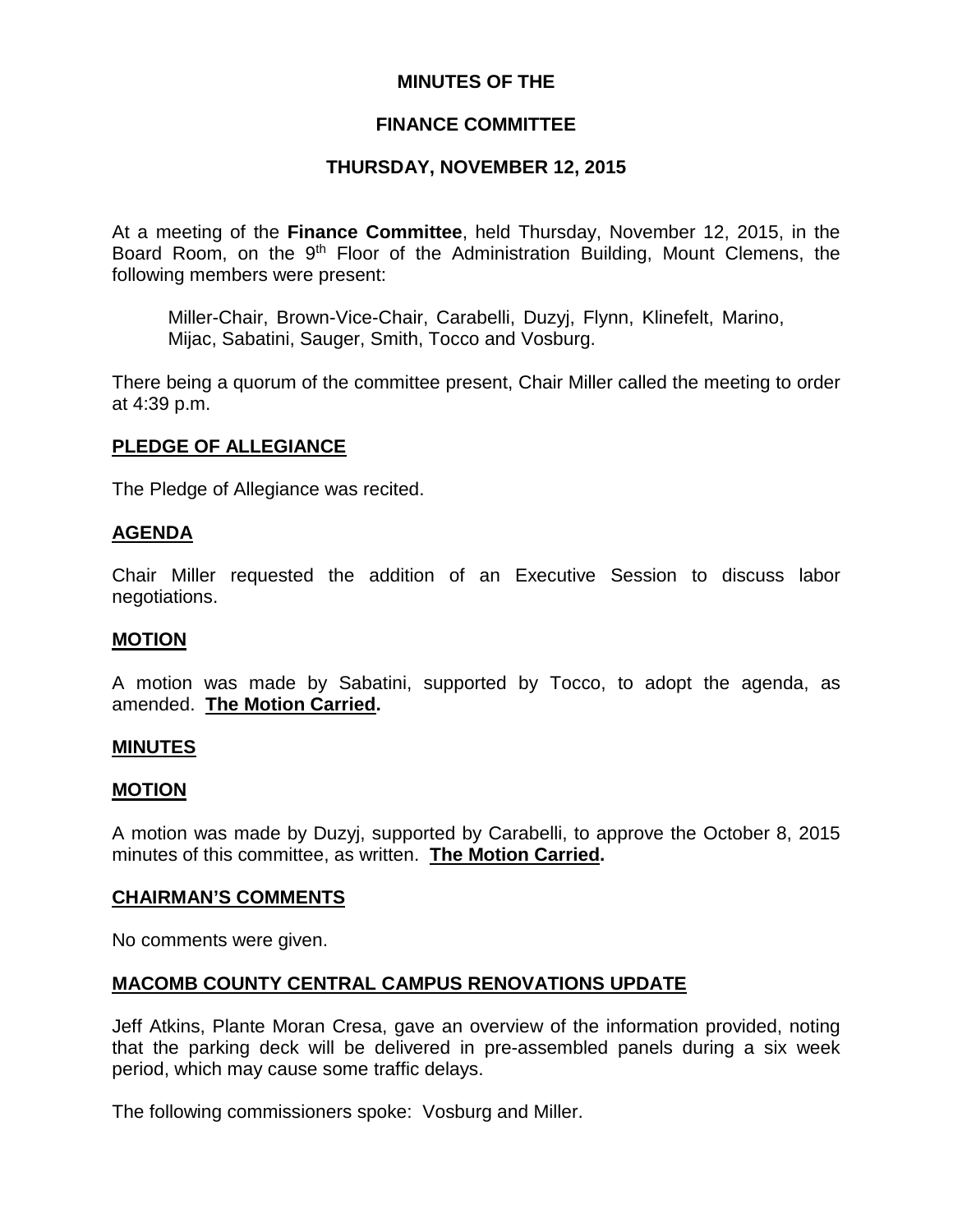Mr. Atkins further overviewed the information provided on the award recommendations for the Administration Building and Circuit Court Building.

The following commissioners spoke: Miller, Sauger, Sabatini and Flynn.

## **MOTION**

A motion was made by Tocco, supported by Carabelli, to receive and file the update provided by Mr. Atkins. **The Motion Carried.**

## **RECOMMENDATIONS FROM 11-10-15 INFRASTRUCTURE/ECONOMIC DEVELOPMENT COMMITTEE MEETING**

# **Cost Share Agreement with City of Warren/Mound Road/Dept. of Roads**

# **COMMITTEE RECOMMENDATION – MOTION**

A motion was made by Duzyj, supported by Sauger, to recommend that the Board of Commissioners approve the cost share agreement between the Department of Roads and the City of Warren outlining the sharing of costs for the concrete pavement repairs from Mound Road from I-696 to Rinke; further, a copy of this Board of Commissioners' action is directed to be delivered forthwith to the Office of the County Executive. **THE MOTION CARRIED.**

## **Contract with Netech/E911 Preparation and CER Configuration/I.T.**

## **COMMITTEE RECOMMENDATION – MOTION**

A motion was made by Marino, supported by Carabelli, to recommend that the Board of Commissioners approve the E911 Preparation and CER Configuration contract; further, a copy of this Board of Commissioners' action is directed to be delivered forthwith to the Office of the County Executive. **THE MOTION CARRIED.**

## **ADOPT PROCLAMATION RECOGNIZING PASTOR D.L. BRADLEY FOR 20 YEARS OF SERVICE AT BETHLEHEM TEMPLE APOSTOLIC FAITH CHURCH (OFFERED BY SMITH AND MILLER)**

## **COMMITTEE RECOMMENDATION – MOTION**

A motion was made by Smith, supported by Carabelli, to recommend that the Board of Commissioners adopt a proclamation recognizing Pastor D.L. Bradley for 20 years of service at Bethlehem Temple Apostolic Faith Church.

A request was made to add all commissioners; there were no objections.

Chair Miller called for a vote on the motion and **THE MOTION CARRIED.**